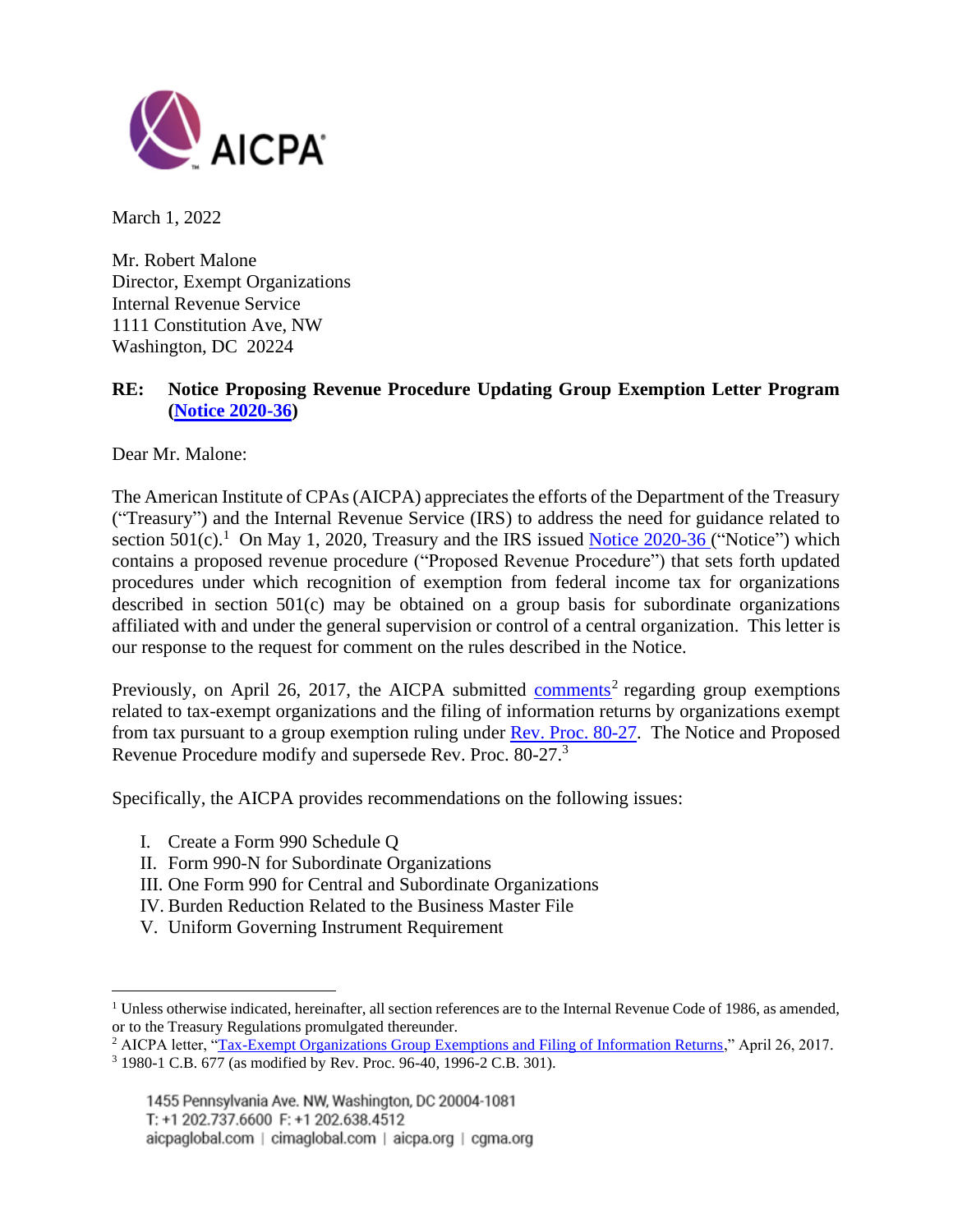\* \* \* \* \*

The AICPA is the world's largest member association representing the CPA profession with more than 431,000 members in the United States and worldwide, and a history of serving the public interest since 1887. Our members advise clients on federal, state and international tax matters and prepare income and other tax returns for millions of Americans. Our members provide services to individuals, not-for-profit organizations, small and medium-sized businesses, as well as America's largest businesses.

We appreciate your consideration of our comments. If you have any questions, please contact Jennifer Becker Harris, Chair, AICPA Exempt Organizations (EO) Taxation Technical Resource Panel, at (425) 454-4919, [jharris@clarknuber.com;](mailto:jharris@clarknuber.com) Elizabeth Young, Senior Manager – AICPA Tax Policy & Advocacy, at (202) 434-9247, or elizabeth.young@aicpa-cima.com; or me at (601) 326-7119, or [JanLewis@haddoxreid.com.](mailto:JanLewis@haddoxreid.com)

Sincerely,

Enofem

Jan Lewis, CPA Chair, AICPA Tax Executive Committee

cc: The Honorable Lily Batchelder, Assistant Secretary for Tax Policy, Department of the **Treasury** The Honorable Charles P. Rettig, Commissioner, Internal Revenue Service Mr. William Paul, Principal Deputy Counsel and Deputy Chief Counsel (Technical), Internal Revenue Service Ms. Sunita Lough, Commissioner, Tax Exempt and Government Entities, Internal Revenue Service Mr. Edward Killen, Deputy Commissioner, Tax Exempt and Government Entities, Internal Revenue Service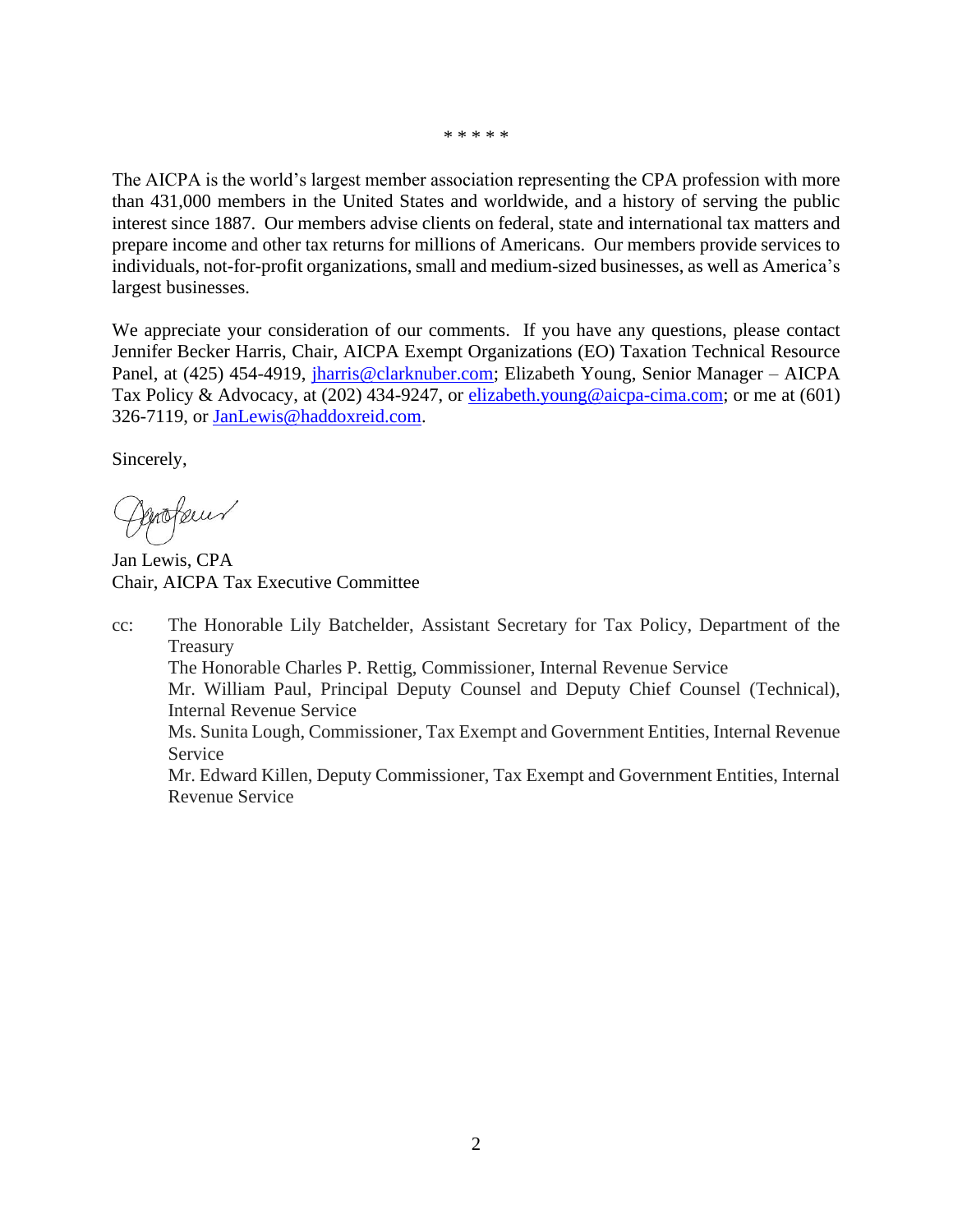#### **AMERICAN INSTITUTE OF CPAs March 1, 2022**

# **Comments on Notice Proposing Revenue Procedure Updating Group Exemption Letter [\(Notice](https://www.federalregister.gov/documents/2020/04/24/2020-06604/unrelated-business-taxable-income-separately-computed-for-each-trade-or-business) [2020-](https://www.irs.gov/pub/irs-drop/n-20-36.pdf)36)**

# **BACKGROUND**

On May 1, 2020, the IRS issued Notice 2020-36, which unveiled a proposed new revenue procedure superseding the group-exemption rules of Rev. Proc. 80-27, which was adopted in 1980. The group exemption procedures have not been significantly updated or changed in 40 years. The Proposed Revenue Procedure is intended to be a comprehensive resource regarding group exemption letters. The Proposed Revenue Procedure states when the IRS will issue a group exemption letter and under what circumstances the IRS may terminate a group exemption letter. The Proposed Revenue Procedure also describes how a subordinate organization may obtain recognition of exemption or declare its exempt status.

#### **SPECIFIC COMMENTS**

#### **I. Create a Form 990 Schedule Q**

#### Recommendation

The AICPA recommends that the IRS update Form 990, *Return of Organization Exempt from Income Tax* to include a separate schedule (e.g., Schedule Q, Group Exemption Filers) to list the name and Employer Identification Number (EIN) for each subordinate included in a group Form 990 filing. We suggest formatting this new separate schedule to satisfy the required annual reporting of supplemental group ruling information (SGRI) that describes changes in its subordinates' identities, purposes, or activities. Through the electronic filing of the Form 990, this schedule should be formatted in a way that the [Tax Exempt Organization](https://www.irs.gov/charities-non-profits/search-for-tax-exempt-organizations) Search Tool on the IRS website and the **Exempt Organization Business Master File** (EO BMF) are updated without any manual inputting necessary by IRS personnel. We also recommend making this Schedule Q available for separate filing (electronically) in the event that a Center Organization is not required to file the Form 990.

#### Analysis

Because the EO BMF does not always correctly indicate whether a subordinate is filing as part of a group Form 990, the subordinate may receive notices for failure to file Form 990. Section 6033(j) states that an organization's exempt status will be automatically revoked if it fails to file required Form 990-series returns or notices for three consecutive years. The lack of an e-filing option of the SGRI and the absence of a template or separate schedule for the list of subordinate organizations included in a group return required by Form 990, Page 1, Item H creates a significant risk for group exemption filers to have the exempt status of subordinates revoked.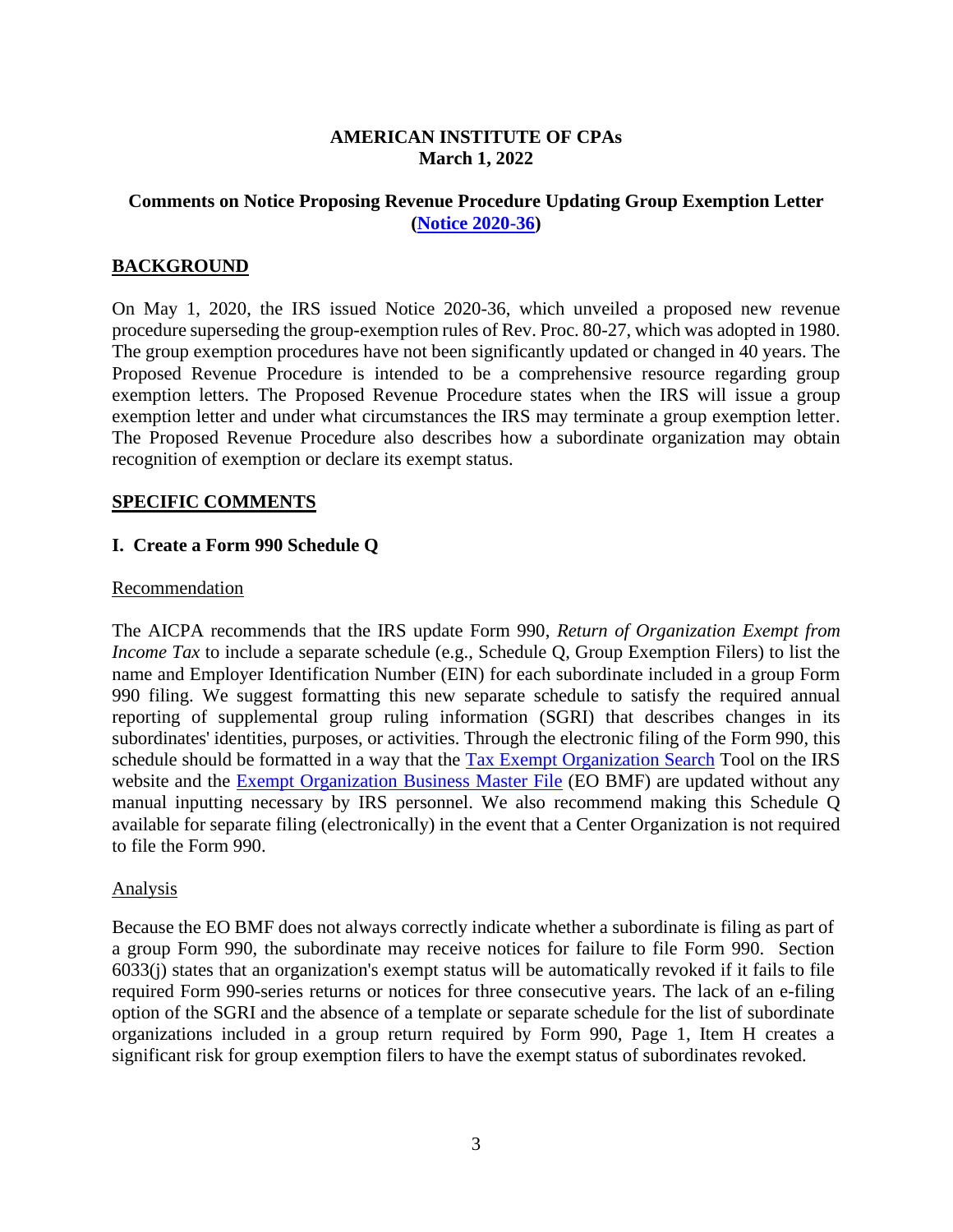# **II. Form 990-N for Subordinate Organizations**

## Recommendation

The AICPA recommends that the IRS provides guidance permitting each subordinate of a central organization's Group Exemption Number (GEN) that is required to file a Form 990-N, Electronic Filing System, e-Postcard to satisfy its filing requirement if the central organization updates its SGRI.

### Analysis

Certain GEN holders prefer to have the central organization and each of its subordinates file a Form 990. In many cases, the subordinate organization meets the filing requirements of the Form 990-N. The Form 990-N requires the following information:

- Employer Identification Number
- Tax year
- Legal name and mailing address
- Any other names the organization uses
- Name and address of a principal officer
- Website address if the organization has one
- Confirmation that the organization's annual gross receipts are normally \$50,000 or less
- If applicable, a statement that the organization has terminated or is terminating (going out of business)

Filing the information above on Form 990-N for each subordinate is a time-consuming process if there are numerous subordinates. Further, the information provided in Form 990-N is duplicative. In updating the list of subordinates under the GEN, the central organization is acknowledging that each of the subordinates listed meets the requirements of section 501(c)(3). The Proposed Revenue Procedure updates the requirement of a SGRI submission at least 30 days before the close of the GEN holder's accounting period provides sufficient time to determine the subordinate meets the 990-N filing requirement.

# **III. One Form 990 for the Central and Subordinate Organizations**

#### Recommendation

To the extent the central organization and subordinates are described in the same paragraph of section 501(c), the AICPA recommends that the IRS allow a central organization and its subordinates the option to file one consolidated Form 990. We also suggest retaining the option for a central organization and each of its subordinates to file separate Forms 990.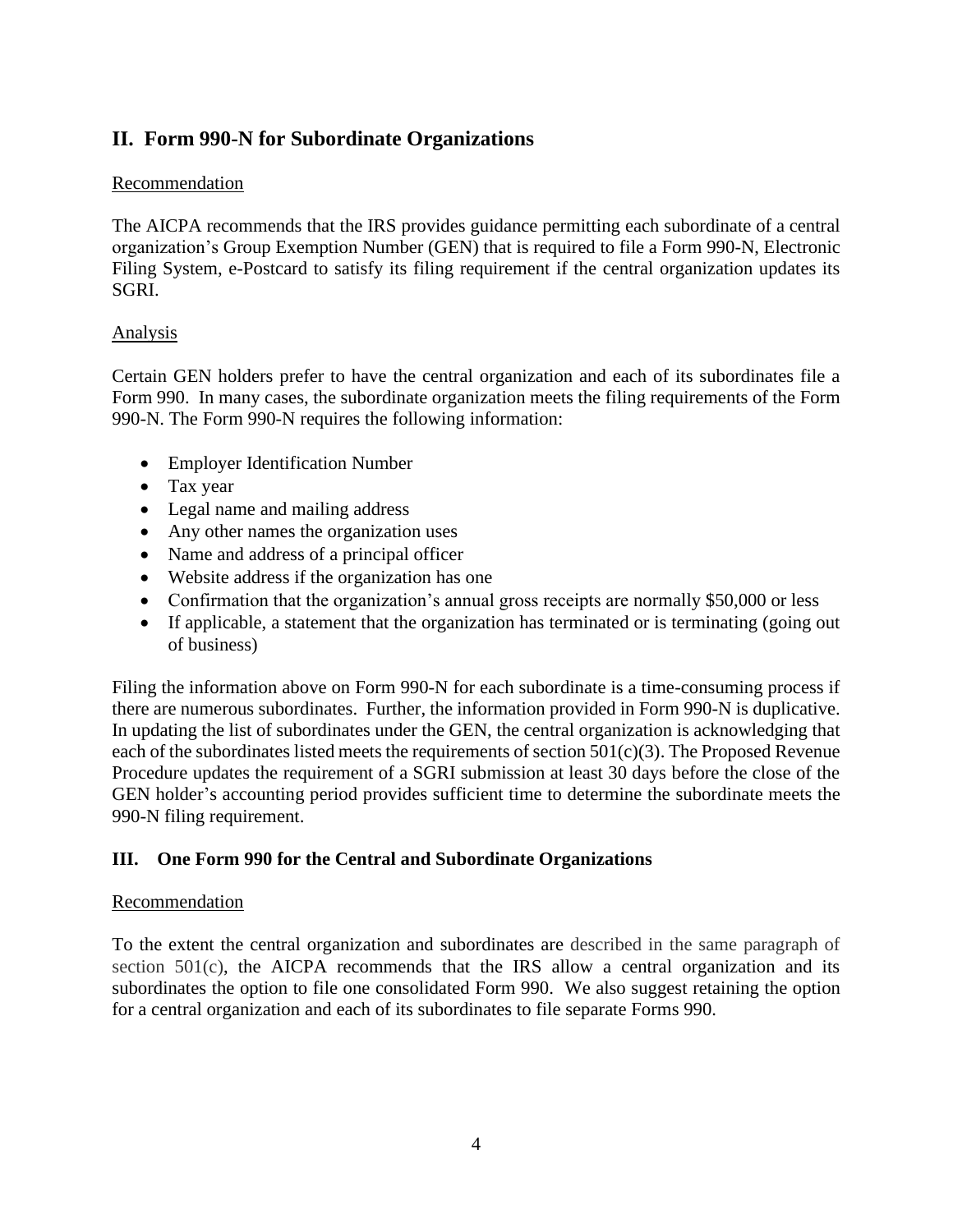# Analysis

It is more efficient and less burdensome for both the IRS and the filing organizations if the IRS provides the option for one consolidated Form 990 filing on behalf of the central organization and its subordinates rather than one Form 990 for the central organization and one Form 990 on behalf of the group.

# **IV. Burden Reduction Related to the Business Master File**

# Recommendation

Consistent with our recommendation above for a new schedule to the Form 990 for Group Exemption Filers, the AICPA recommends that, in order to provide clear guidance and formality and to limit the number of errors in the EO BMF, the IRS create a form that will afford a consistent format and process for central organizations to provide the information required in the Proposed Revenue Procedure.

This form should provide for the following updates on subordinates:

- Additions and/or removals of new organizations
- Changes to names and/or mailing address
- Changes in the purposes or activities

In addition, the new form should include the following information for the EO BMF:

- Name and Address
- Tax Period
- Employer Identificaiton Number
- GEN: Group Exemption Number
- Affiliation Code
- Form 990 Filing Requirement
- Secondary Business Name
- NTEE Code

# Analysis

The process and information required by the Proposed Revenue Procedure to update the group exemption roster is currently completed through correspondence between the taxpayer and the IRS, resulting in inconsistent information and errors in the EO BMF. Examples include:

- Subordinates are not associated with the central organization GEN in the GROUP field within the EO BMF;
- Inaccurate names are noted in the "SORT\_NAME" field; and
- Subordinates are identified as a separate Form 990 filer in the field FILING REQ CD of the EO BMF even though the subordinate is filing as part of a group return.